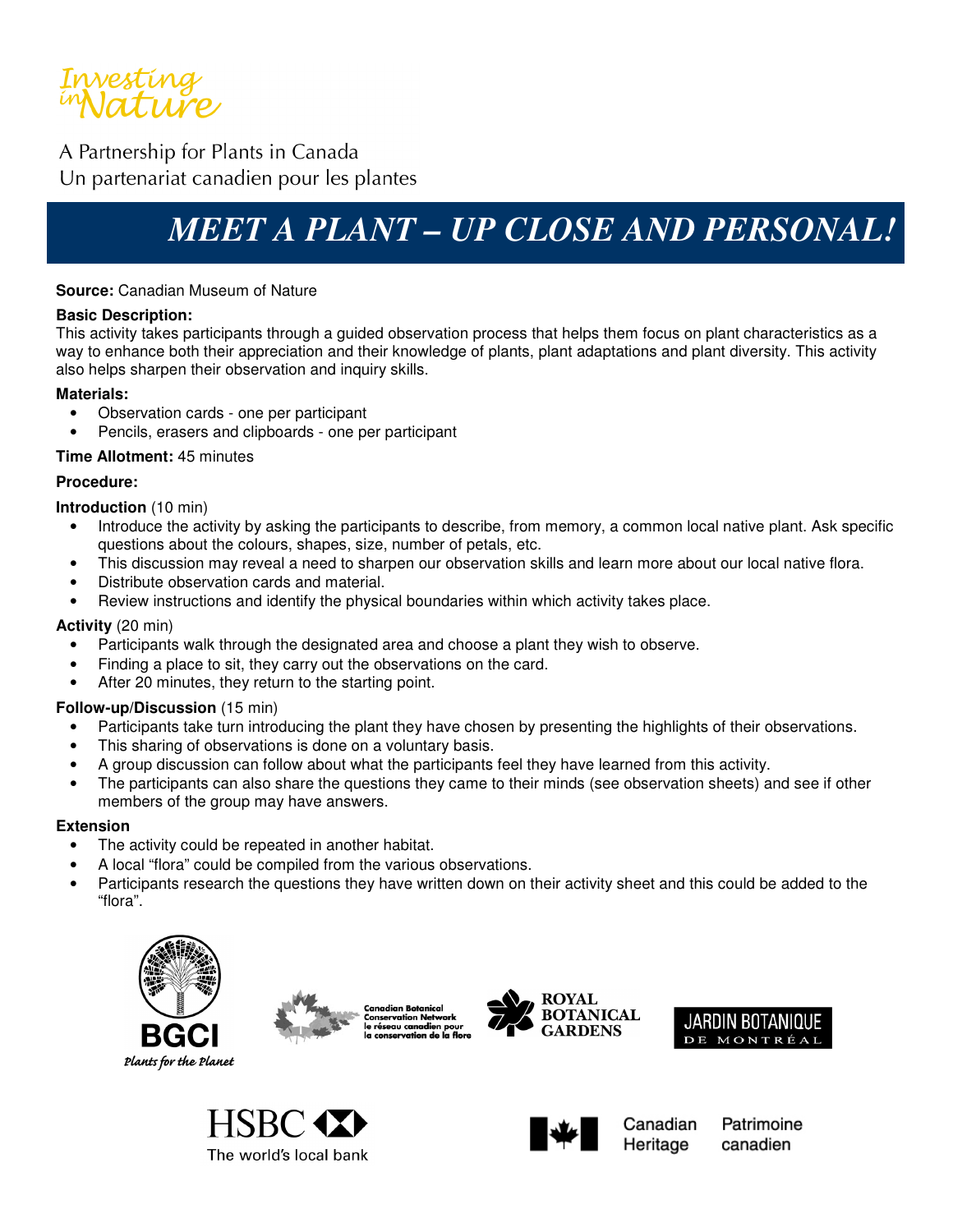**My drawing of the plant**